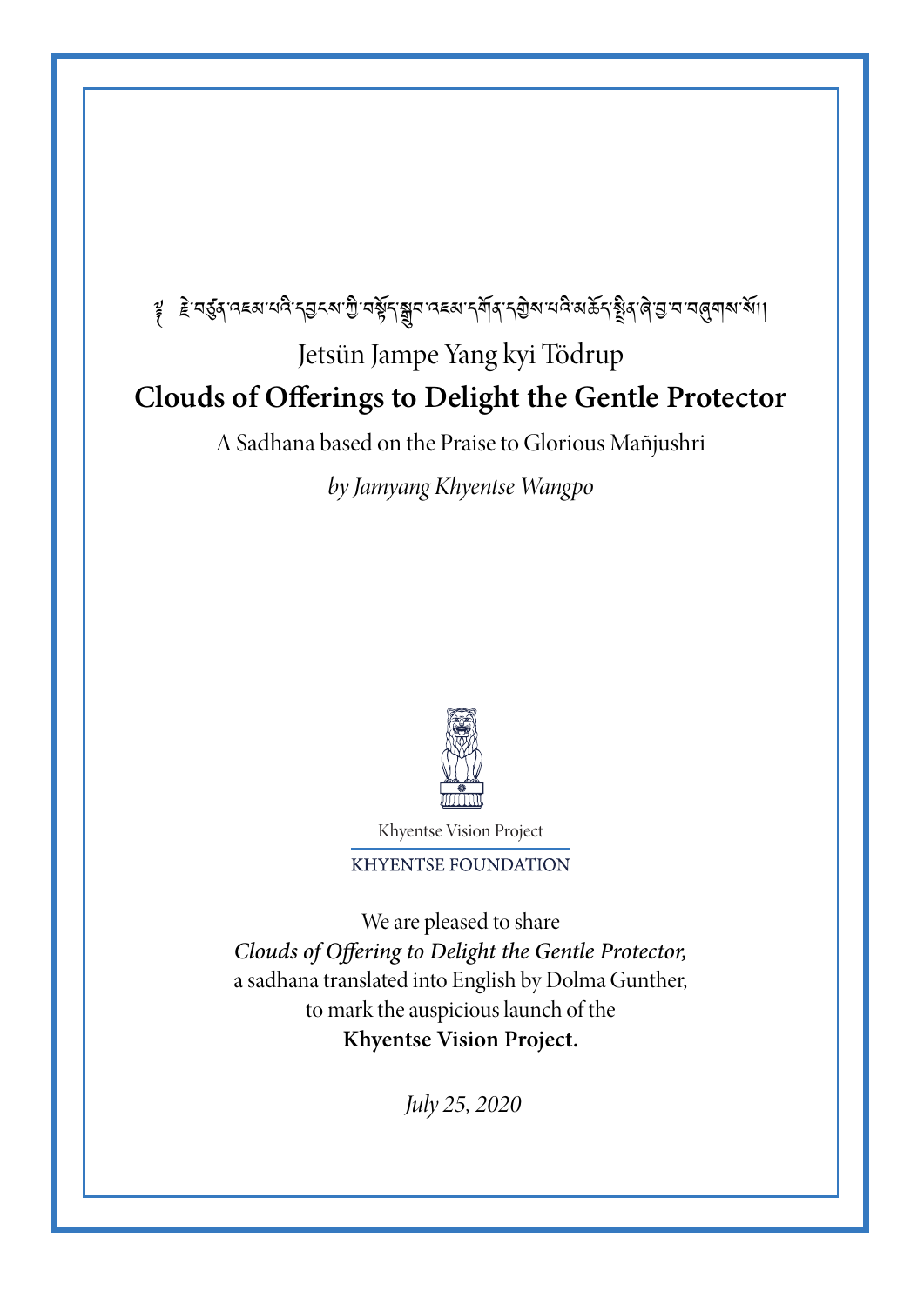

*Jetsün Jampe Yang kyi Tödrup*

### **Clouds of Offerings to Delight the Gentle Protector**

*- A Sadhana based on the Praise to Glorious Mañjushri by Jamyang Khyentse Wangpo*



*Lineage Prayer*

ব্েষা দ্যম্ম দ্রুদম দ্দ'ই'ৰ্স্ক্রঁজ্' ক্র'ব্র্মুঝ'ধ্রা'মা্ম্ঝুঝ'থ'ইমা'ঝাঁ'ক্র Jampalyang tang dorjé tsöncha bumtrak sumpa ngok loché  *To Mañjushri, Vajraśāstra* , *Trilakṣa Sthirapāla the great translator from Ngok,* ২িঝ্'ক্টৰ্স্'শ্ৰামা'ন্ন্'মুহ্'ক্ৰুন'শ্ৰামা'ন'ৰ্ক্স'মীন'নইৰ্''ন্মুম'মীন'নীন'ন্নেমা Rinchen drakdang changchub drakpa chöseng tsöndrü sengé shab  *Rinchen Drakpa, Changchub Drakpa, Chökyi Sengé and Tsondru Sengé,* ॸ्राब्बेदाने व्यास्यास्य स्ट्रान्स् अर्थव्यास्य क्रम्या अस्य क्रम्या । Tarma sengé jampal dorjé tartsul sönam gyaltsen pel  *To Tarma Sengé, Jampel Dorjé and the glorious Dartsul Sonam Gyaltsen,* ঽ৾ঽ৾৾৻ড়ৢঽ৾ৼয়৾ৼয়৾ৼয়৸য়৸য়৸ৼ৸৸ৼ৸৸ৼ৸ৼ৸ৼয়ৼয়ৼঢ়

### Rinchen sengé butön yabsé trashi rinchen ngorchen je

 *Father and son Rinchen Senge and Butön, Tashi Rinchen, and the great lord of Ngor,*

གྲགས་རྒྱལ་ལྗེགས་འབྱུང་ཀུན་དགའ་བསྟོད་ནམས་དཀྟོན་མཆྟོག་ལྷུན་གྲུབ་བུདྡྷའི་མཚན། ། Drakgyal lekjung künga sönam könchok lhundrup buddhé tsen

*To Drakgyal, Lekjung, Kunga Sonam, Konchok Lhundrup and the one named Buddha,*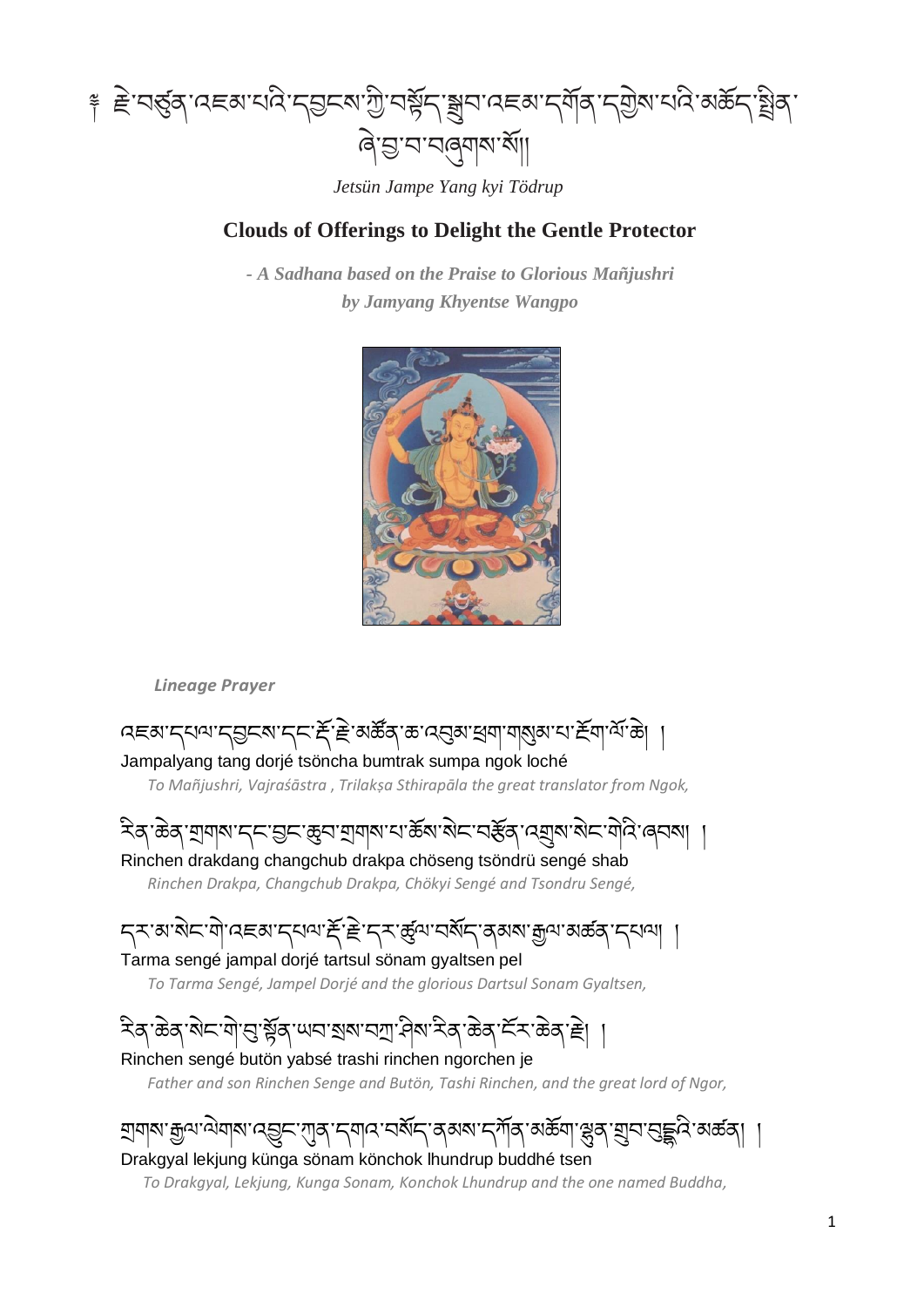### ནམ་མཁའ་དཔལ་བཟང་ནམ་མཁའ་སངས་རྒྱས་བསྟོད་མཆྟོག་རིན་ཆྗེན་རྒྱ་མཚོ་དང༌། ། Namkha palzang namkha sangyé söchok rinchen gyamsto tang

*Namkha Pelzang, Namkha Sangyé, Söchok Rinchen Gyamtso,*

ই্র্যান্ম'ন্মন্ম'ক্কুন্ম'স্য়্ক্''ম্'ন্স'স্কুর্'য়্রুম'ন্মন্ম'মেই'ন্হ্রেম'স্য়্ক্'স্ক্রিন্স'র্ন্সিন্স'র্ন্সিন Choklé namgyal kunga lhundrup legpé jungné kunlö shab

 *Choklé Namgyal, Kunga Lhundrup, Lekpé Jungne and Kunlö, I pray.*

# সম্লুৰ্'ঘন্ট'ৰা'নহুম'ন্মৰ'মাৰ্জ্ৰি'ৰ্'ম্বা'ন্মন'ৰ্ই'ই'ম্ব্'ঙৰ্'ন্ন' ।

Tenpé nyima jampal shönnu ngawang dorjé rinchen tang  *To Tenpé Nyima, Jampel Shonnu, and Ngawang Dorje Rinchen,*

### ্যর্শ্লুর্শ্রুষা অধ্যায়ের্জু বিশেষা প্রিয়ার্জা বিশেষ বিশেষ বিশেষ দিবী Dorjé ziji lodrö thayé trinlé jampé jungné sok

 *Dorje Ziji, Lodrö Thayé, Trinlé Jampa Jungne -*

ॸ्≧ॅब'নক্সুন'ন্নঅ'শ্ৰুৰ্`ন্ন'ৰ্অব ক্ষীৰাৰ'অ'ষ্টাৰ্'ন্মুৰ'নৰ'মাৰ্শিঅ'নচন'ৰ্য্ৰৰা

### Ngögyu palden lamé tsokla miché güpé söltab tü

 *I pray with unwavering devotion to all the sublime lineage and root masters.*

### ব্লেখ্যমাৰীৰ বিষ্ণাৰ বিষ্ণাৰ বিষ্ণাৰ বিষ্ণাৰ বিষ্ণাৰ বিষ্ণাৰ বিষ্ণাৰ বিষ্ণাৰ বিষ Jamgön ngakpé norbü gyumang tésum sormö kulwa lé

 *Through this invocation, by my fingers of threefold faith upon a jewelled lute, in praise to Mañjushri, gentle protector,*

# ঘাৰ্ম'গ্লানম'খ্ৰী'ৰ্ম'ইআ'আৰ্ন্ম' গ্ৰী'ৰ্ম'গ্লাই'মা'গ্লাম'ম'মা' ।

Nékab chinang rigshung gyamtsor lodrö nangwa gyépa tang

*Grant your blessings, that for the time being, the clarity of my understanding of the ocean of the texts on the outer and inner fields of knowledge may increase,* 

### अव्याञ्चैदाद्विदाञ्चितायुषादद्वार्थादेगुदाञ्चित्राणे निषादर्वे यञ्जुर्द्विजल्ला Tartuk sishi'i talé dépé kunkhyen yeshé tobjin lob

 *And that ultimately, I attain omniscient wisdom beyond the extremes of samsara and nirvana!*

*Thislineage prayer was composed by Mañjugosha (Jamyang Khyentse Wangpo) to accompany the sadhana based on the praise.*

*The supplementary verses were added by Vajra Jnana.*

Shubam.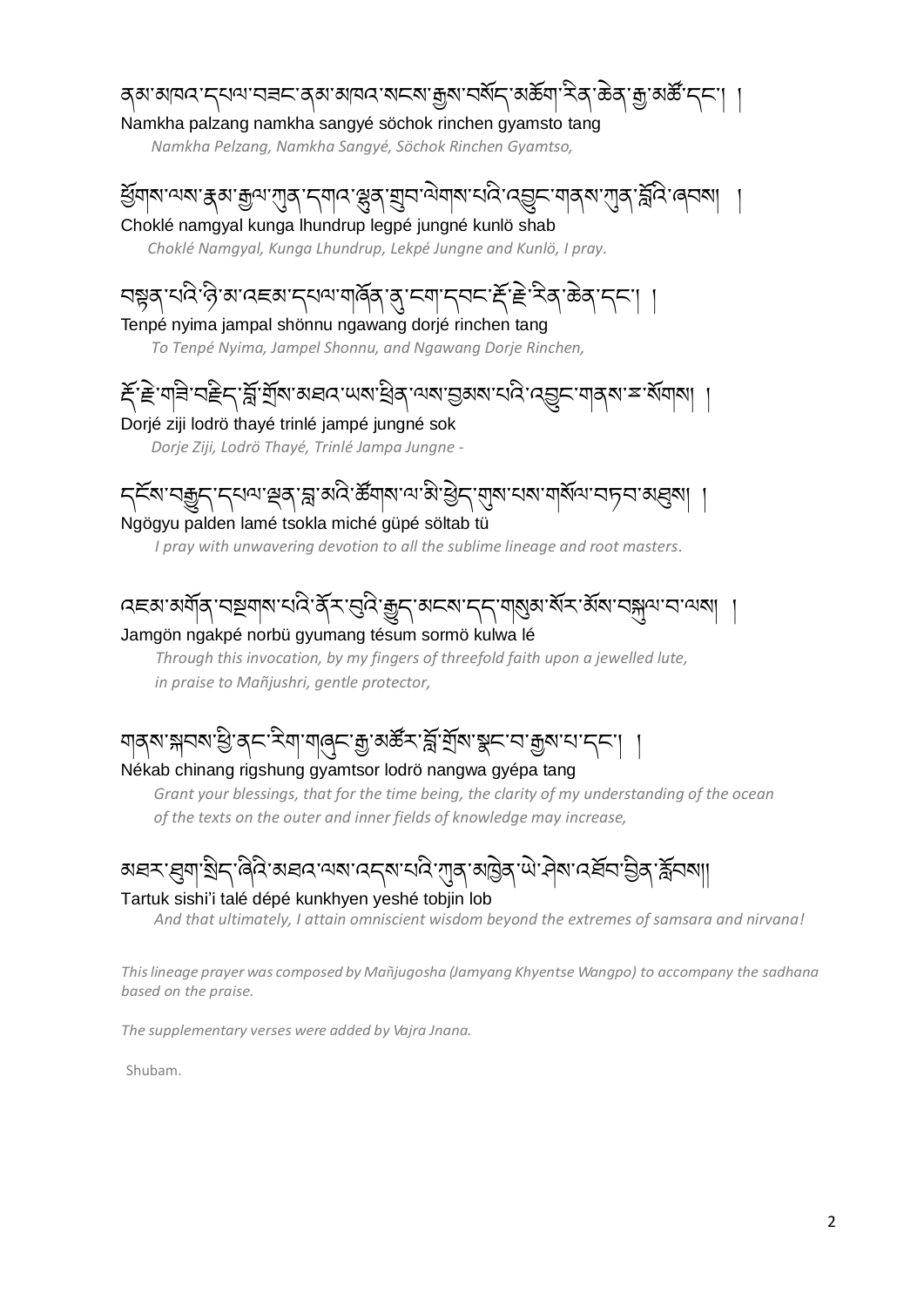### ༈ ན་མྟོ་གུ་རུ་མཉྫུ་གྟོ་ཥཱ་ཡ། Namo Guru Mañjughoshaya

*Those intelligent ones who wish to bring to perfection stainless wisdom, the very root of all qualities of the higher realms and of ultimate happiness, should practise the sadhana based on "The Praise to the Glory, the Wisdom and the Excellent Qualities of Mañjushri" composed by the accomplished master Vajrashastra (Dorje Tsoncha). Start by receiving an authorisation from the lips of an authentic teacher who is a holder of the lineage, and then by giving rise to intense renunciation and great compassion, undertake the progressive stages of this practice.*

*The practice is divided into three parts: preliminaries, main practice and conclusion.*

#### *The preliminaries - Refuge and Bodhichitta.*

*Recite three times:*

### ฺ বद्द्याॱয়ॅ्य]अ'त्यून्'गुद्र'ञुद्ध्य'वर्'तु'ङ्ख'अरुङ्ग्या याञ्जुब्राञ्चत्रपञ्जुद् Dasok drokun changchub partu lama choksum kyapsu nyen

 *I and all beings, until we reach enlightenment, will follow the Lama and the Three Jewels as our refuge.*

যাৰ্ব্ ঁবে স্ট্ৰিয়াম ঘাই মাহমা ক্ৰমা প্ৰবাস্ত্ৰী এছে অন্যৰ বিষয়া প্ৰবাস্ত্ৰী কৰি বিষয়া । Shendön dzogpé sangyé thobchir jampal tödrub nyamlang tü

*In order to attain perfect Buddhahood for the sake of others, I will practise the sadhana of the Praise of Mañjushri.*

# অব্দ্ৰুত্তৰ্ বৰ্ণ অন্ত্ৰীসমূহ বৰ্তমান কৰা বিষয়া বিৰোধীৰ সম্পৰ্ক কৰা বিৰোধীৰ সম্ভৱ সম্ভৱ কৰা

 Yichen dewa gyurché tangden dungel gyurché kun tang dral  *By this means, may sentient beings have happiness and the cause of happiness and be free from suffering and the cause of suffering.*

### ষ্ণ্যা বষ্ণ এৰা কাৰ্য বাৰ্ট বিভিন্ন স্থান কৰি বিভিন্ন স্থান কৰি বিভিন্ন স্থান কৰি বিভিন্ন স্থান কৰ Dungel mepé detang midral tangnyom ngangla négyur chig

 *May they never separate from the happiness that is free from all suffering and may they remain in the state of great equanimity.*

*The main practice: visualisation and recitation.*

<u>৵</u><br>ৠ৾৶য়৾ৼঢ়৻য়ৼঀ৾ৼয়৻য়ৼ৸ৼঀড়ৢ৻৸ Om svabhava shuddha sarva dharma svabhava shuddho hang

## ব্দ্বিশ্ব্দ্ব্দ্দ্দ্দ্দ্দ্ব্য ব্যান্দ্ৰ্য কৰা বিৰাজ্যৰ ব্যাপ্তা ব্যান্দ্ৰ

Ditar ngökun dadang pungpo namrik tröpa lédé kyang

 *All phenomena are beyond the constructions of self, aggregates, and the conceptual mind,*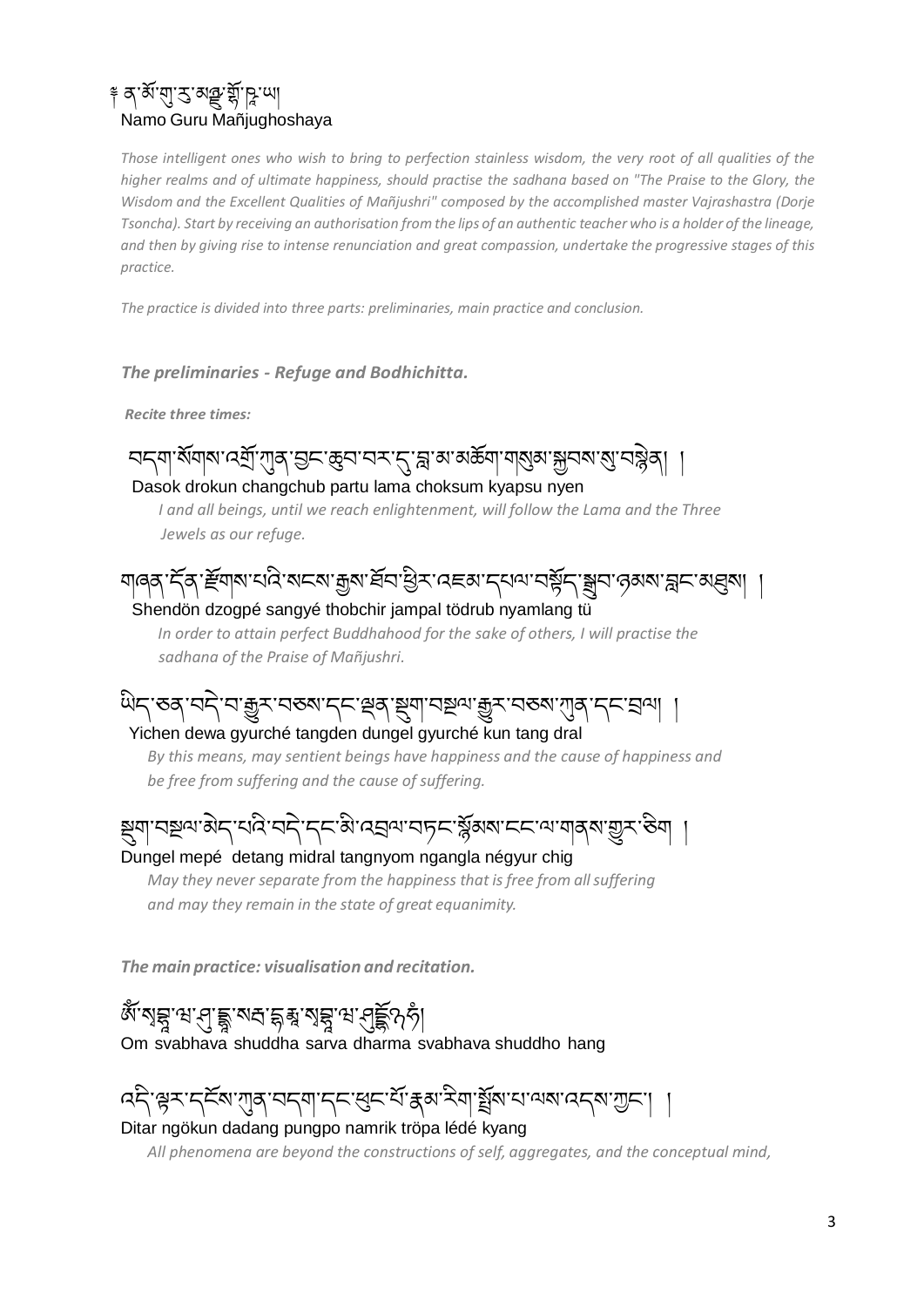### हेव्`रु८་འབྲིལ་འབྱུང་སྲུང་རྱ་འགག་མེད་སྱུ་མའི་རྱོལ་ལ་སྐྱོམས་འརྱག་བའིན Tenching draljung nangcha gagmé gyumé tsulla nyomjuk shin

*Yet viewing, in a state of absorption, the unceasing dependent arising of appearances as a magical display,*

### རང་གི་གནས་གསུམ་མོ་ལྲུଽङ्गुँ ་དང་སྐིང་དབུས་རྐུ་སྲེང་རྒྱིଽལིག་ལས། Rang gi nésum om ah hung tang nying ü dateng dhi yig lé

 *At our three centres are the syllables Om, Ah, Hung, and at the centre of our heart upon a moon-disc, is the syllable Dhih.* 

# ়ইৰামানী কৰি আৰু বিজ্ঞাপন কৰি বিজ্ঞাপন কৰি বিজ্ঞাপন কৰি বিজ্ঞাপন কৰি বিজ্ঞাপন কৰি বিজ্ঞাপন কৰি বিজ্ঞাপন কৰি বি

Tröpé ökyi jampel shonnu yeshé sempa chendrang te

 *From them, rays of light stream forth which invite the wisdom deity, the youthful Mañjushri.*

### अह्ब् শ্ল্ৰী ৰূপ আৰম্ভ নাৰ বিৰোধ পৰি বিৰোধ পৰি বিৰোধ পৰি। Dunkyi namkhar pédé tenla gyé pé tsulkyi shugpa ni

 *He appears in the sky in front of us, as a sixteen-year-old youth, joyfully seated upon a lotus and a moon-disc.* 

### གུར་གུམ་མདངས་ཅན་བརྒྱད་གཉིས་ལང་ཚོར་མཚན་དཔྗེའི་གཟི་བྱིན་མཆྟོག་ཏུ་འབར། ། Gurgum dangchen gyényi langtsor tsenpé'i zijin chogtu bar,

 *He is a saffron hue, adorned with the major and minor marks, resplendent and supremely majestic.*

# ্বাপ্ৰান্ত্ৰ, শ্লুব্ৰাজুৰ বিষা মাইম

### Naknum utra zurpu ngaden nyengong utpal chunpö dzé

 *His gleaming black hair is gathered in five bunches and his ears are beautified with bouquets of blue lotuses.*

# ्थुवा वाणरा णे नेत्रा ऱ्या घुं द्धुरू दिन वार्षेत्र रात्रा नेर ध्रुत सुवात्रा रात्रा राष्ट्र वात्रा

### Chayé yeshé raldri charshing yönpé sherchin legbam nam

 *In his right hand, he wields the sword of wisdom, and in his left, he holds a volume of the Prajñaparamita.*

ञ्जु'र्ळेया्रा'द्र्X'द्र्प्र'सेत्'ळेव्'क्रुत्'ञ्जुब्'याञ्चलेश'र्म्'ह्र्द्रि'अुथ'गुर्प्राय्ल्याञ्। Natsok tartang rinchen gyentré shabnyi dorjé kyiltrung shug

 *Adorned with precious gems and multi-coloured silk raiments, he is seated in the adamantine posture.*

## ঘাব্ৰম'মা্ম্ৰুম'ৰ্ম্মু'মা্ম্ৰুম', ব্ৰমাৰ', ব্ৰম'ৰ্দ্ল'ষ্ট্ৰন' ইঃউমিম', ব্ৰম-'ৰ্ম-'ৰেন্ম' মৰ্ক্ত ব

### Nesum drusum tug ü dateng dhi yig marser barwé tsen

 *His three centres are marked with the three syllables and upon a moon disc in the centre of his heart, the orange syllable Dhih blazes with light.*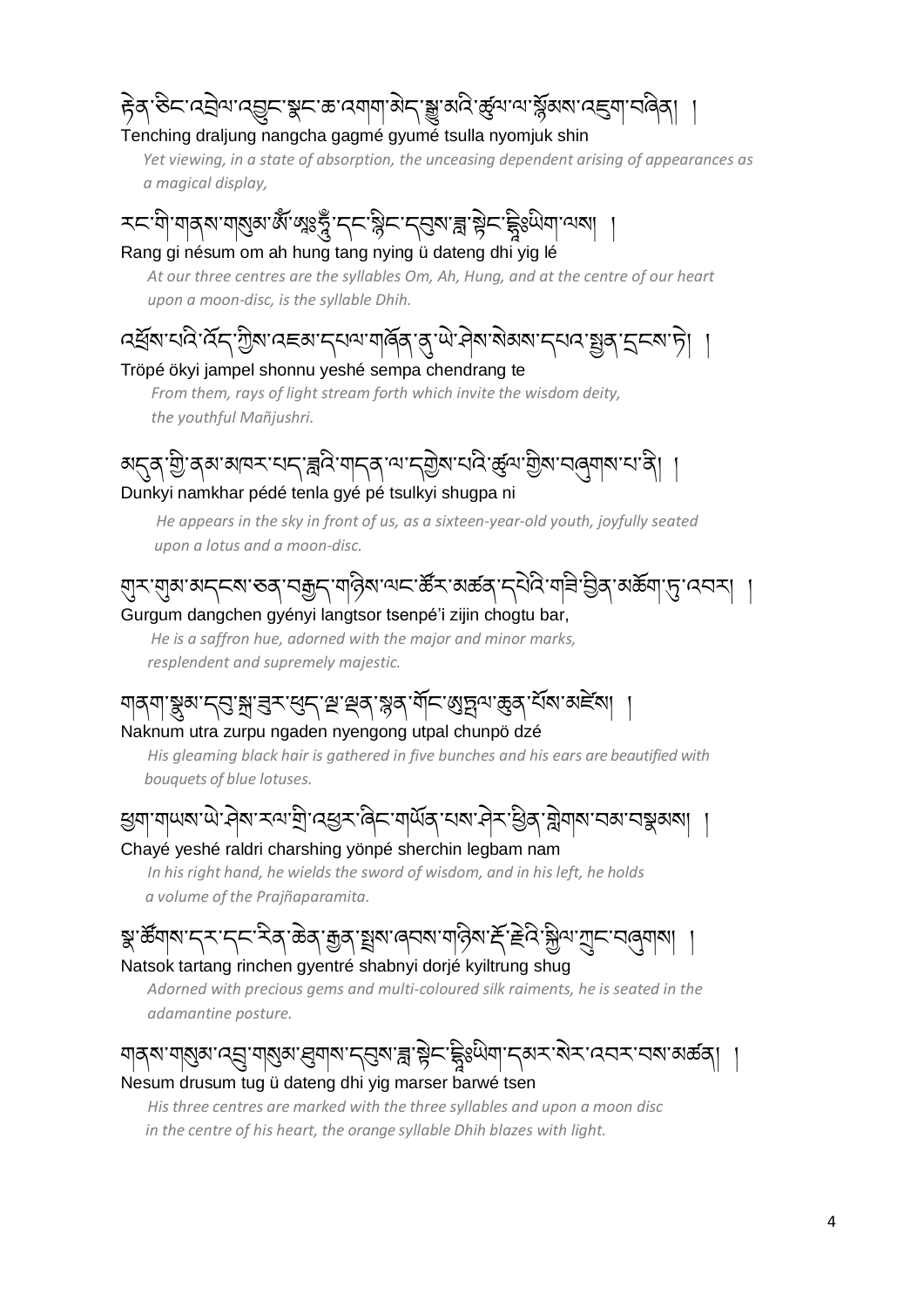### স্ক্ৰম 'ঋম'প্ৰেশ্ৰুষ্ম' নুম্না ৰাজ্যৰ বুদ্ধা আৰু বিশ্বাস বিশ্বাস কৰা কৰিব প্ৰতি কৰি তেওঁ কৰি তেওঁ কৰি তেওঁ কৰি Lar yang ötrö wanglha chendrang yeshé dutsi wangkur wé

 *It again emanates light rays inviting the deities, who empower Mañjushri with the nectar of primordial wisdom.*

ৃষ্ণ'য|ন'ষ্ণ্ৰীন'ন্মা'ঝঁ'নৰ্স্ক্ৰীন্'ন্ম্ভ্ৰুস্'ন্ম্ৰজুৰ্'ম়া্ম'ন্মম'নষ্ট্ৰন্'ষ্টন'যাৰ্ম্মঅ'ন্সন'ঝ্ঘ্ৰুম| । Kugang dripdak mikyö urgyen gupé töching söltab thü

 *As it fills his body, all our obscurations are purified, and he is crowned by Akshobya. Through the power of praising him and praying with devotion,*

### ্ল্মনাথ ষ্ট্ৰনাণ্ড্ৰীন অৰ্থা নম্ভ্ৰীন কৰি বিভিন্ন কৰি বিভিন্ন কৰি বিভিন্ন কৰি বিভিন্ন কৰি বিভিন্ন কৰি বিভিন্ন Thugsok nyilé töpé tsigtang ngakyi trengwa parmé trö

 *From the syllable in Mañjushri's heart, the words of the praise and mantra garlandsstream forth continuously.*

ཉིན་མྟོར་བྱྗེད་པའི་འྟོད་ལྟར་གསལ་བ་བདག་གི་སིང་དབུས་ཐིམ་པའི་མྟོད། ། Nyinmor ché pé ötar selwa dagi nyingü timpé mö

*Like the brilliant rays of the morning sun, they dissolve into our heart,*

# ঌ৾ॱদিষ্য শ্ৰুষ্ শাস্ত্ৰৰ শোৰৰ অৱিষ্য মন্ত্ৰী শ্ৰুষ্ট বিষ্য শ্ৰুষ্ট শ্ৰুষ্ট শ্ৰুষ্ট শ্ৰুষ্ট শ

#### Mishé munpa tadak selné khyentsé nüpé nangwa yi

*Dispelling all darkness of ignorance with the light of his wisdom, love, and power.*

## ২বাদ্দের্ষ্ট নন্দর্দ্ম হাম্কুমান্দেরার্মান্ত্র শীদ্রবাদ্য বিদ্যালয় ।

#### Rigtang tsewé pemo rabgyé jamgön gompang topar gyur

 *This causes the lotus of our wisdom and love to blossom, and we reach the level of Mañjushri, the gentle protector.*

*Visualising in this way, recite the following praise three times:* 

*Praise to Mañjushri*

ার্ক্লার্শ্রাম্মান্সার্জ্যান্থ্রাম্বার্জার্ম্বার্ম্ব্রম্বার্ম্ব Kangi lodrö dribnyi trindral nyitar namdak rabsel wé

*You whose wisdom is like the pure brilliance of a sun, free from the*

 *clouds of the two obscuring veils,*

ৄিষ্ণৱ কৰে পৰি বিৰোগৰ বিৰোগ সামৰ বিৰোগ সামৰ সমূহ পৰি বিৰোগ সমূহ পৰি বিৰোগ সমূহ পৰি বিৰোগ সমূহ পৰি বিৰোগ সমূহ প Jinyé tönkun jishin zigchir nyikyi tugkar legbam dzin

 *You hold to your heart the book of transcendental wisdom, for you see the nature of everything as it is.*

ঘানা নৃণা শ্ৰীনা নাৰে নাৰী সম্পৰ্কে সম্পৰ্কে বিৰুদ্ধে এই বিৰুদ্ধে দিবলৈ বিৰুদ্ধে নাৰী সম্পৰ্কে আৰু স Kangdak sipé tsönrar marig muntum dungal gyi zirwé

 *All those who are caught in theprison ofexistence, clouded by the darkness of ignorance and afflicted with suffering,*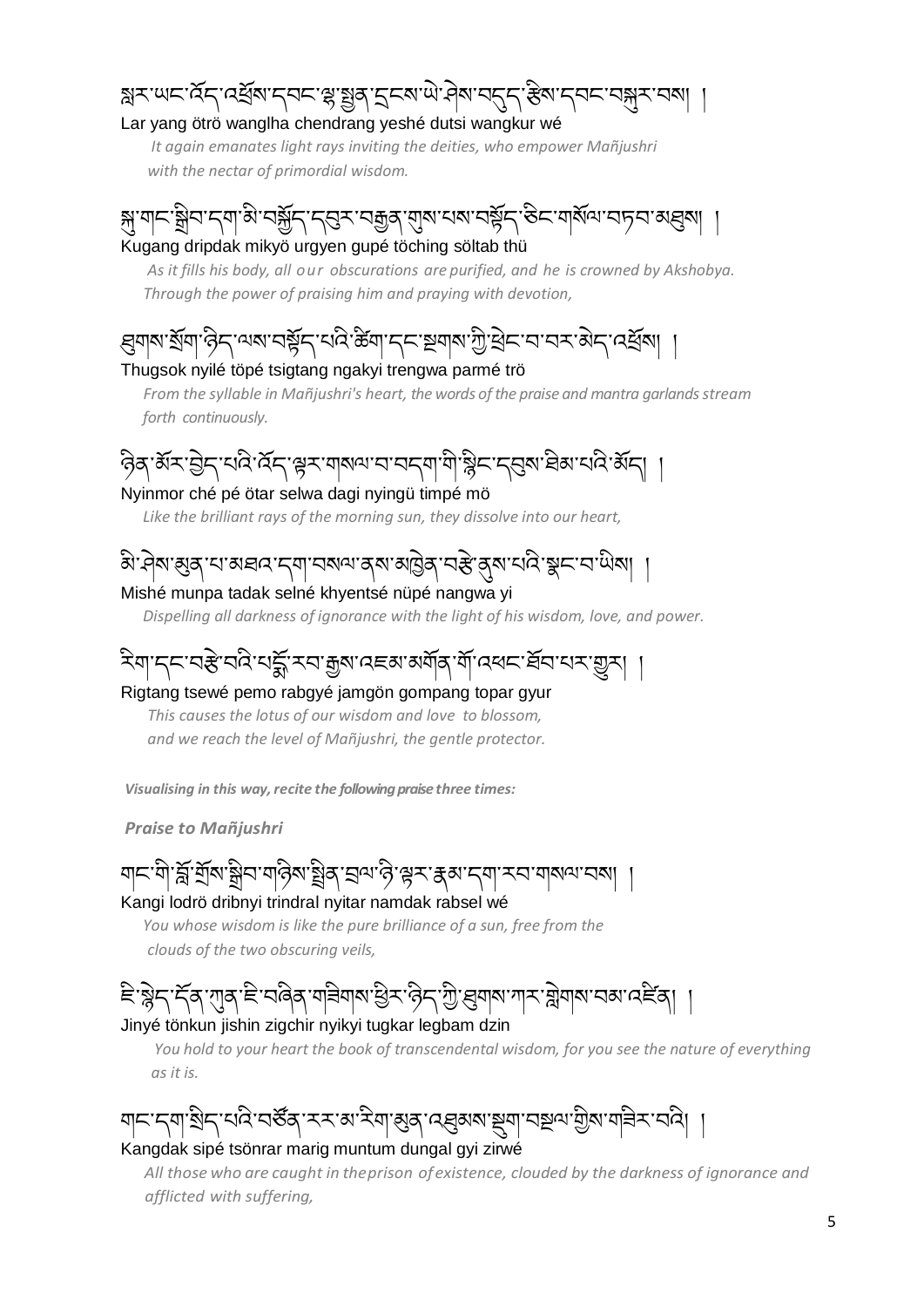বর্ষ্রা স্ক্রঁবাম'গ্রাব'ন্ম'ন্র'বা'শ্লুম'নস্ত "অব'ন্মবা'নুবা'নস্তুন 'নৃষ্ণমুম'নামুম Drotsog kunla puchik tartse yenlak drukchu'i yangden sung

*You love each one as an only child. Your voice is mellifluous with the sixty qualities.*

### ঀয়য়ঀৗৢৢড়ৼৗড়ৼৗয়ৢয়৸ৼঀৗয়৾ৼয়৸ড়ঀৼৗৢ৸ৼঀয়৸ড়৸ৼঀৗৢ৸ৼঀৼঀৼঀৼঀৼঀ৻ৼঀৼ৻ৼঀৼ৻ৼ৻ড়ৼ Druktar cherdrok nyönmong nyilong lékyi chadrok dröldzé ching

 *Witha clashing bolt of thunder like the roar of a dragon, you wake us from the slumber of our conflicting emotions, and free us from the chains of karma.*

<u>য়৾ৼয়ঢ়য়৻য়ৢ৻৸ঢ়ড়য়ৗ৸ড়৸ৼয়ৣ৸ঢ়ঢ়৻৸ড়৸ঢ়৻৸</u>৸ড়৸ৼয়৾ৼ৸ৼঀৼয়৸ৼ৸ৼয়ৼয়ৼয়৻৸ Marig munsal dungal nyugu jinyé chödze raldri nam

*Dispelling the darkness of ignorance, your sword cuts cleanly through the root of all suffering.*

য়ার্দ্র্সা ন্যান্ডিন'ম'ন্ড্র্নি'অন্নম'র্মর্'ড্র্ম'র্মুখ'র্মুখ'য়ুম'য়ুম'ন্থ্র'ন্সি

Döné dakching sachü tarsön yönten ludzok gyalse tuwo'i ku

 *Pure from the beginning, the ten grounds traversed, all qualities perfected, the foremost of the bodhisattva sons,*

## ་ঘহ্ড্যুদ্মান্ত্রু অদ্গিষ্য ক্রুব্রু শ্লুষ্য ঘন্মা স্ল্রিবিংগুৰ্ ষ্টিমান্ত হেমা ঘাই দ্রোজ্য ক্ষেত্র দ্রান্ত্র

#### Chudrak chutang chunyi gyentré dalo'i munsal jampeyang la rabtu dü

 *Adorned with the hundred and twelve signs of Buddhahood - to you who drives away the darkness of my mind, Mañjushri, I bow down with all my heart.*

*Repeat the mantra twenty-one times:*



*"Dhi" calligraphy by Dzongsar Khyentse Rinpoche*

*Although there are texts in which the mantra is followed by the syllables Hum Svaha, in most of the earliest texts this appears to be spurious.*

*Recite the praise 3 times and the mantra 21 times after eachpraise. Then repeat this cycle 3 times. Alternatively, you can recite the praise 7or 21 times, after which you should recite the mantra as much asyou can. Thisshould suffice for the purpose of dailypractice. However, ifthegoal isto complete a concentrated, in-depthpractice to accomplish Mañjushri, (asitis explained in an ancient commentary on the benefits of the practice) one should proceed with the sadhana as described, until the praises have been recited 70,000 times and until the mantra has been recited from 500,000 to 700,000 times.*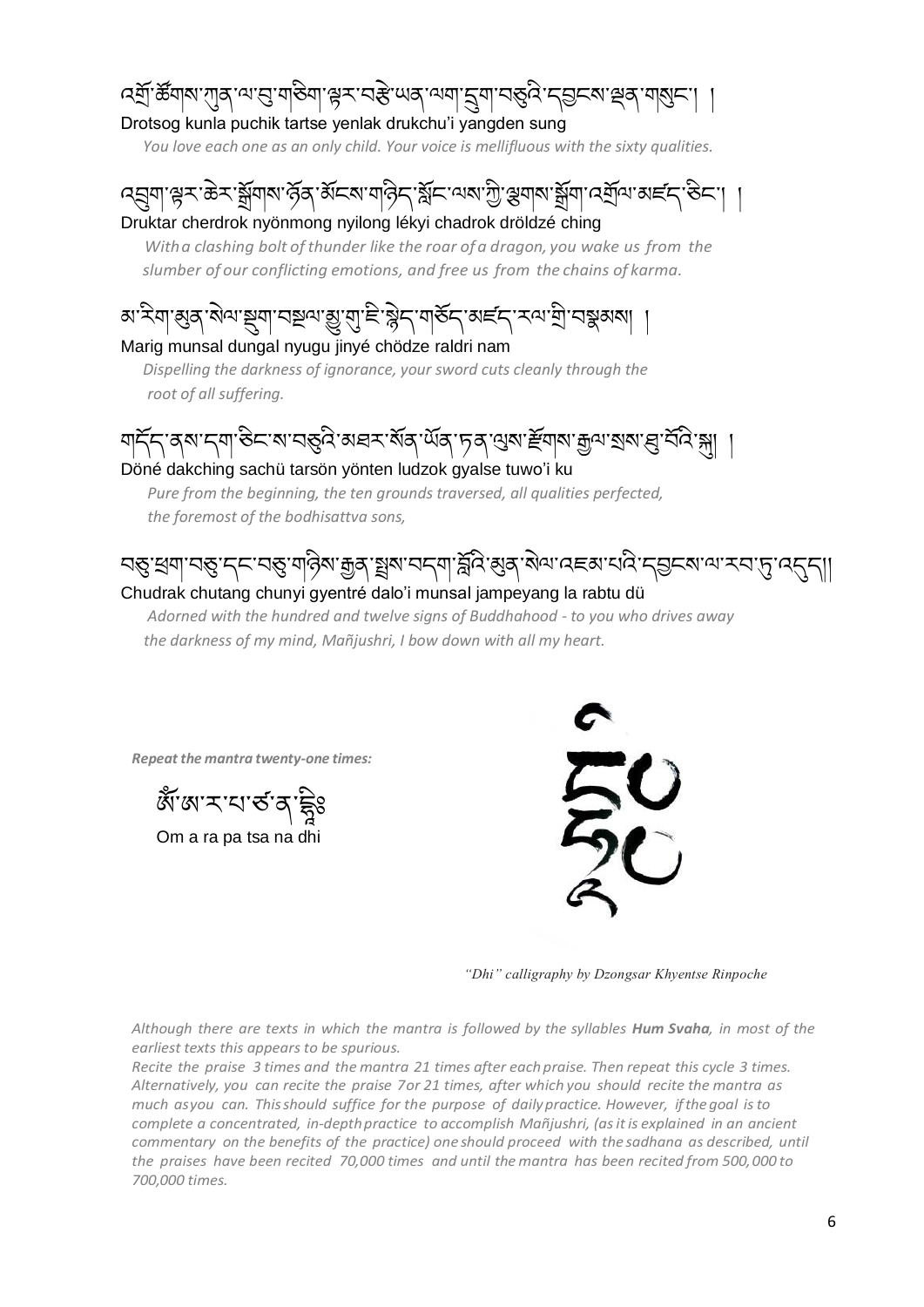*Conclusion. After reciting the praise three times, continue with:*

### ব্ধ শ্ৰুৰ ষ্ণু বৰ্ব দ্বৈ মাৰ্ট্টিব্'গ্ৰী মাট্টৰ্ কৰা ব্ৰিমাৰ দ্বীৰ কৰি বি Tseden mawé nyima khyö kyi khyenrab tugjé özer gyi

*0h loving Sun of Speech, with the luminous rays of your perfect wisdom and compassion,*

# `ৰ্ব্ল্বি`ৰ্দ্বিক্`ৰ্ষ্কৰ্মান্ত্ৰা ষ্ট্ৰৰ্মিক্সমান্ত্ৰ্ন্ন্যান্ট্ৰ্'ৰ্ম্মান্ত্ৰ্ন্ত্ৰ'মা মনানমণ্য কথা

#### Dalo'i nyönmong sheja nyomjug timuk munpa rabsal ne

 *Please utterly dispel from our minds the dark clouds of ignorance and the obscuring emotional and cognitive veils*.

### <u>᠗য়য়য়য়ৣয়ৼৼয়য়ড়৻ৼৼৼৼড়ঢ়ড়৻ড়৸ৼ৸ড়ড়৸ৼ৸ড়ড়৸ড়৸ড়৸ড়৸ড়৸ৼ৸ড়৸</u> Leksung katang gongdral tenchö shungluk jishin tokpa yi

*Help us to correctly understand the excellent words of the Buddhas, their commentaries and treatises,*

### བྟོ་གྲྟོས་སྟོབས་པའི་སྣང་བ་བསྐྱྗེད་ནས་ཀུན་མཁྗེན་ཐྟོབ་པར་མཛད་དུ་གསྟོལ། ། Lodö'i pobpé nangwa kyéne kunkhyen tobpar dzétu söl

*And by awakening in us the brilliant courage of our intelligence, make us attain perfect Buddhahood!*

*Pray one-pointedly for suchwishes to be fulfilled and then either dissolve the front deity into you or consider that the deity is beyond conceptual reference. Then restfor as long aspossible intheunion of Shamatha and Vipassana that brings confident understanding of the non-self of oneself and phenomena.*

*When* you arise from this state, recite:

८बो'च'वदे'ਘੋ਼ूषा क्रॅंगल'गढ़ेल' चूँद'चल'चट्मा'बेट्'र्ट्स् 'ਘ'गलथ'ञ्जूट'र्ट्सच Gewa diyi tsoknyi jorwé damé dönla selnang top

*By the merit of having combined the two accumulations may we attain the clear understanding of selflessness,*

ন্দ্রিষার্শ্রুষা দ্রুমা বেছনা নৃত্যায় দ্রীষা বেধমাষার্দ্ধিষা মর্ত্রেরা ব্রিনান্দ্রা মর্ত্রনা

#### Tetü trödral jampal yéshé paklö ngönsum nyidu tong

*And through the power of that, recognise the supreme wisdom mind of Mañjushri, free from elaboration.*

# ্ग्রब्'নङ्गबाष'भ्लब्'क्लेष'र्लेब्'ॲटब'रूक'श्चन्त्रा'र्म्'हे'भ्लु'तुदे'र्मृन्''दर्दिब्'ग्रेब्।

#### Kuntak lhenkyé nyönmong nampang dorjé tabu tingdzin gyi

 *May we dispel both conceptual and innate ignorance and the afflictive emotions, and with vajra-like concentration,*

# ཤྗེས་བྱའི་སིབ་པ་ཆ་བཅས་མཐར་བྱས་བདྗེ་གཤྗེགས་ཤྗེས་རབ་ཐྟོབ་པར་ཤྟོག །།

#### Shejé drippa chache tarché deshek sherab tobpar sho

*Eradicate cognitive obscurations of every kind, attaining the wisdom of the Sugatas!*